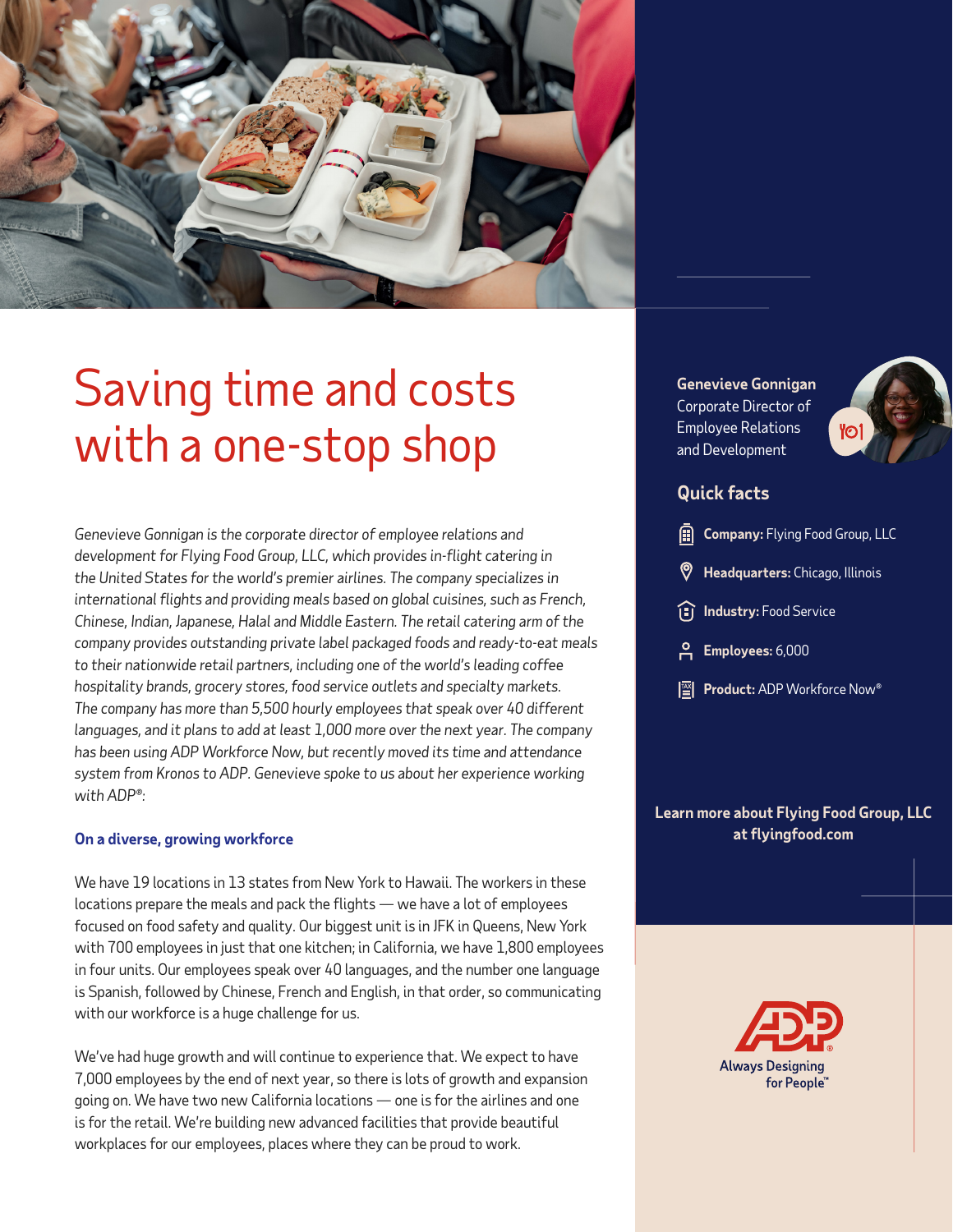#### **On switching workforce management providers**

Our key driver for moving to ADP was to have one system of record, one point of entry for everything that had to do with our employee information management. Before we moved to a full ADP solution, we used Kronos for HR and time management and integrated it with ADP payroll. So the first part of the migration to ADP was to get our HR managers used to going into ADP instead of Kronos.

# **Benefits enrollment in a fraction of the time**

What was really fantastic about the migration to ADP was the implementation of the benefits module. With our previous provider, the HR managers had to go to each benefit provider's site to enroll an employee. So they would have to go into Blue Cross/Blue Shield or Aetna and to the FSA provider and all the other coverage providers. It could take 20 minutes just to enroll one employee in all of their requested benefits.

With ADP Workforce Now, the HR managers are able to go to one spot and enroll an employee in benefits in only about two or three minutes. We don't have to wait until the employee passes their eligibility period — we can do it on the first day of hire, and benefits automatically kick in on the employee's eligibility date. We now save a lot of time and have increased efficiencies in our data. When there are so many portals that you have to manually enter data into, you can mistype social security numbers or birth dates or misspell dependent names. With one system and a single point of entry, we got rid of that margin for error.

We also know that people who are active and paying their premiums are the only ones who should be on our benefits plan. Before, we still had former employees on our benefits plan because our HR person thought they had canceled their enrollment, but hadn't. As we're self-insured, there was a huge cost involved. We now average about a three percent error rate, where before we had about a 30 percent error rate with our benefits. We've had huge improvement in our efficiencies and that was only possible because we have one wonderful system — ADP. I love ADP — I really save so much time and money now.

### **On saving substantial time and money**

The first year I was here, we had about \$2 million in waste associated with employees retaining their benefits after they were terminated. We've cut that drastically and we've been able to reinvest that money into solutions that help our employees. And the time savings? That's just amazing. Our HR people have a substantial chunk of time back in their day and they're in a much better mental space to think more strategically. HR has moved away from being personnel paper pushers. We are expecting HR managers to be more strategic partners within the organization and now they're able to think about things like talent retention, efficiencies within their units and employee recognition. We're able to plan more strategic initiatives because we have time to think about those things, whereas we didn't before.

We now average about a three percent error rate, where before we had about a 30 percent error rate with our benefits. We've had huge improvement in our efficiencies and that was only possible because we have one wonderful system — ADP.

**Genevieve Gonnigan** Corporate Director of Employee Relations and Development